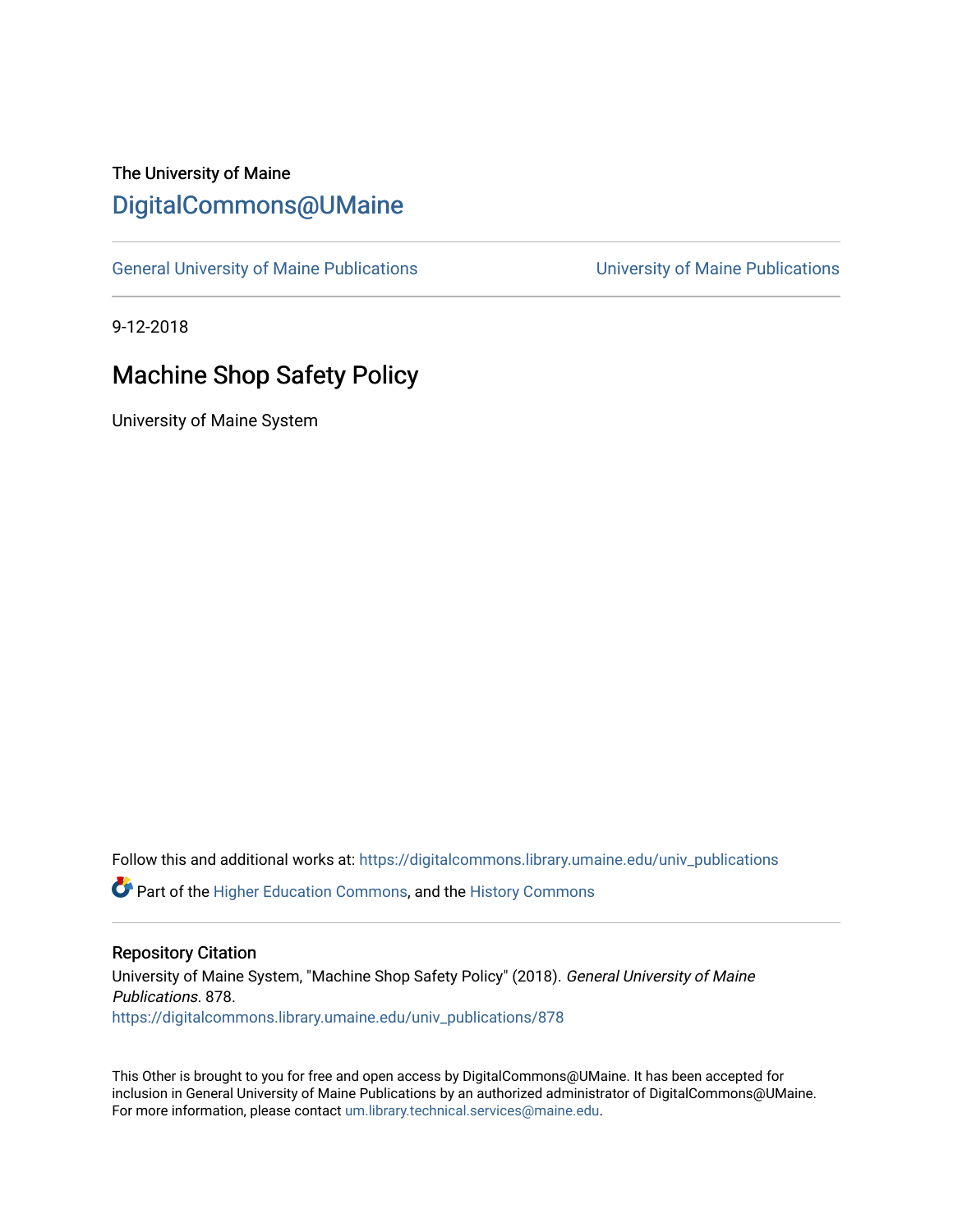# Machine Shop Safety Policy

# General

This policy applies to all University employees and students in trade, woodworking, repair, custodial shops or instructional settings that utilize machine shop equipment and/or other power tools.

A comprehensive shop safety program consists of all applicable safety programs and other general safety information not found in the Safety Management (SM) programs, such as training records, maintenance records, certification records, and any other required documentation.

# Regulatory Guidance

- Occupational Health and Safety Administration (OSHA) 29 CFR 1910
- Maine Department of Labor
	- o Directive 13 -05 Educational Facilities
	- o Directive 20-6 Electrical Installation
- National Fire Protection Association (NFPA) 101 Life Safety Code and 70 E
- American National Standards Institute (ANSI) Standards
	- o B-11 series.
	- o B15.1-1984.

## **Requirements**

# **Shop Safety Program Guide**

Below you will find a universal list of the safety and health topics related to shop safety. Please keep in mind that this list of topics is not intended to list all relevant topics (each shop must assess completeness once their safety program has been compiled). Some of the checklist items may only need minor attention in the shop safety program (i.e. if employees will not be trained to cleanup bloodborne pathogens, the program must mention not to clean-up or otherwise touch blood or other body fluids, and what to do in the event of an exposure).

### **The list of topics is as follows:**

- **Documentation**
	- o OSHA Poster
	- o Chemical Hygiene Plan
	- o Safety Data Sheets (SDS's)
	- o Lockout Standard Operating Principles (SOP) and Audits
	- o Lift and Hoist Inventory
	- o Training Records
	- o Maintenance Records
	- o PPE Assessment & Training Certifications
	- o Noise and Air Monitoring Results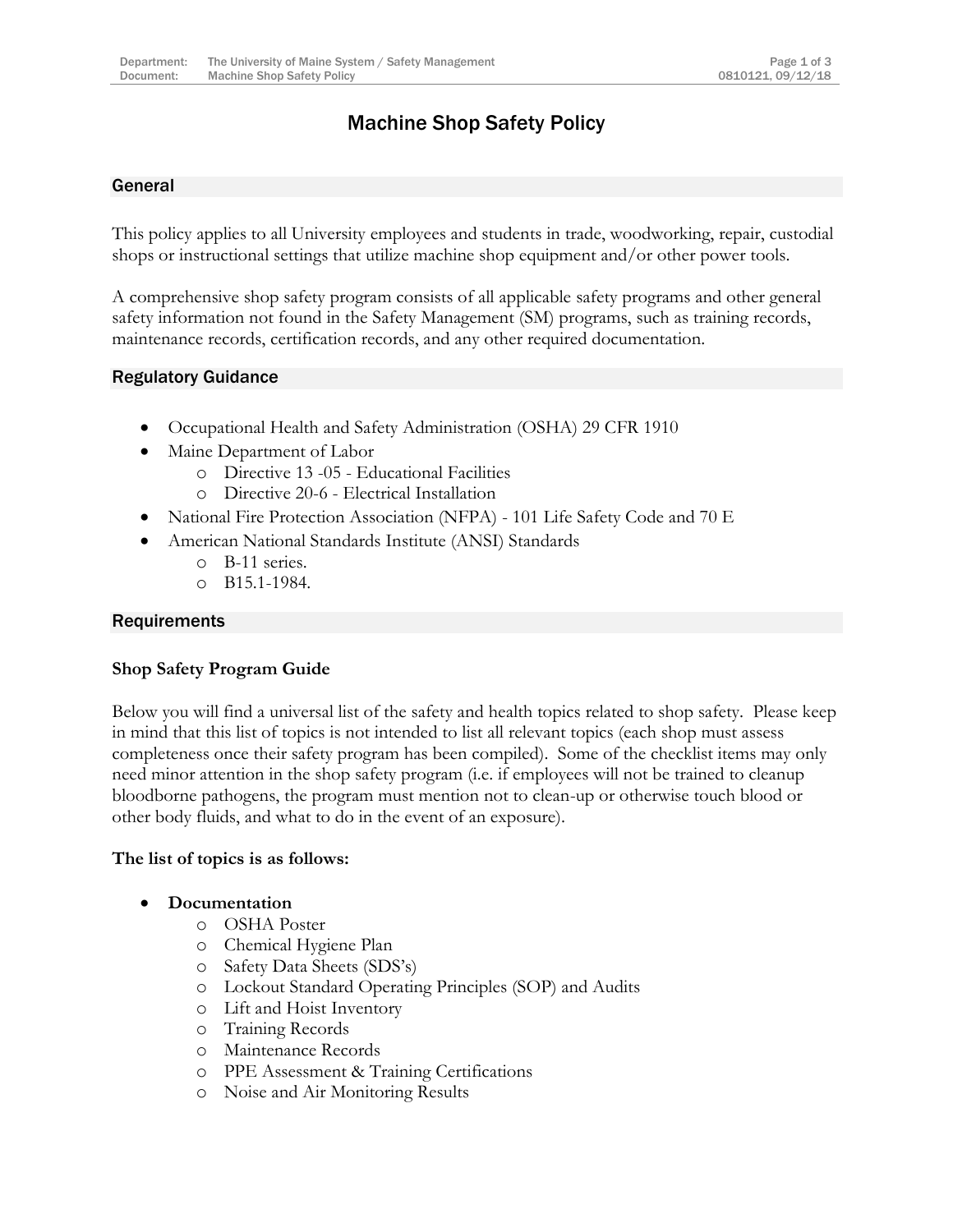o Confined Space Inventory and Labels

# **Programs / Procedures**

- o Respirator Use
- o Lock Out Tag Out
- o Confined Spaces
- o Noise Control
- o Fall Protection
- o Ergonomics
- o Hazard Communication
- o Bloodborne Pathogens
- o Emergency Action Plan
- o Fork Truck Program
- o Housekeeping Procedures
- o Compressed Gas Procedures

# **Electrical Safety**

- o Flexible wiring should not be used in place of permanent wiring.
- o Electrical equipment should be used in accordance with manufacturer recommendations.
- o Flexible cords protected and in good condition.
- o Ground circuits in place and functional.
- o Live electrical components properly guarded.
- o Adequate clearance around circuit breakers and cutoff switches.
- o Electrical Equipment is label per NFPA 70 E.
- o Campus Facility and Maintenance and Renovation Policies
	- UMaine policy requires all repairs, modifications and new construction must be performed by facilities Management personnel or contractors under the Facilities Management supervision.

# **Welding, Cutting, Brazing, and Soldering**

# **Equipment Inspections**

- o Lift & Hoist Inspection Records
- o Power tools
- o Personal Protective Equipment
- o Hand Tools (condition)
- o Vehicle Lifts
- o Jack Stands
- o Machine Guarding

# **Use of Chemical substances That Require Their Own Program**

- o Lead
- o Cadmium
- o Benzene
- o Methylene Chloride
- o Formaldehyde